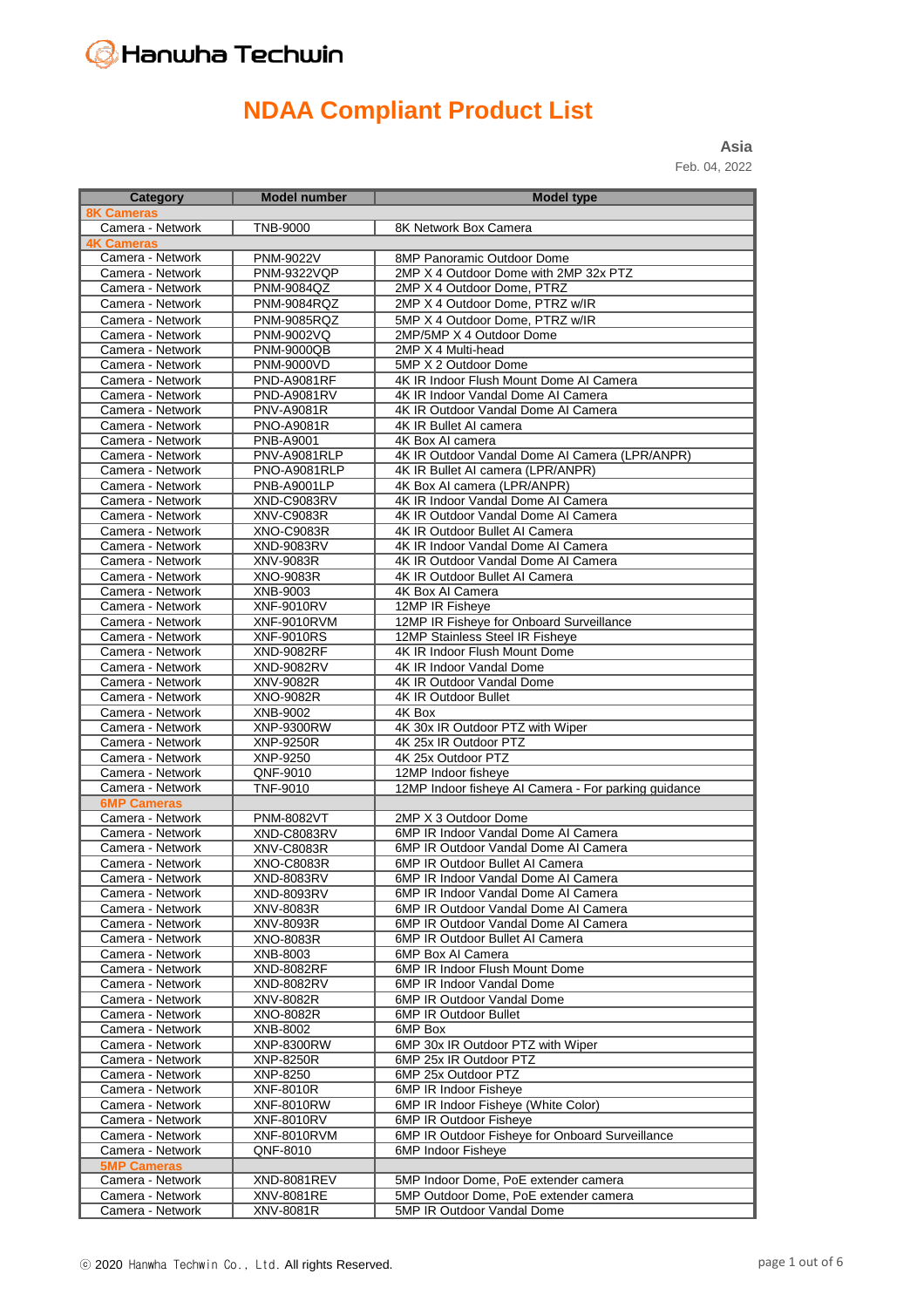# **G** Hanwha Techwin

| <b>Category</b>                        | <b>Model number</b>    | <b>Model type</b>                           |
|----------------------------------------|------------------------|---------------------------------------------|
| Camera - Network                       | <b>XND-8081RF</b>      | 5MP IR Flush Mount Dome                     |
| Camera - Network                       | <b>XND-8081RV</b>      | 5MP IR Indoor Vandal Dome                   |
| Camera - Network                       | <b>XNV-8081Z</b>       | 5MP Outdoor PTRZ Dome                       |
| Camera - Network                       | XND-8081VZ             | 5MP Indoor PTRZ Dome                        |
| Camera - Network                       | XND-8081FZ             | 5MP Flush Mount PTRZ Dome                   |
| Camera - Network                       | XND-8080R              | 5MP Indoor IR Dome                          |
| Camera - Network                       | <b>XND-8080RV</b>      | 5MP IR Indoor Vandal Dome                   |
| Camera - Network                       | XND-8020R              | 5MP IR Indoor Dome                          |
| Camera - Network                       | XND-8030R              | 5MP IR Indoor Dome                          |
| Camera - Network                       | <b>XND-8040R</b>       | 5MP IR Indoor Dome                          |
| Camera - Network                       | <b>XND-8020F</b>       | 5MP Flush Mount                             |
| Camera - Network                       | <b>XNV-8080R</b>       | 5MP IR Outdoor Vandal Dome                  |
| Camera - Network                       | XNV-8020R              | 5MP IR Outdoor Vandal Dome                  |
| Camera - Network                       | XNV-8030R              | 5MP IR Outdoor Vandal Dome                  |
| Camera - Network                       | <b>XNV-8040R</b>       | 5MP IR Outdoor Vandal Dome                  |
| Camera - Network                       | <b>XNO-8080R</b>       | 5MP IR Bullet                               |
| Camera - Network                       | XNO-8020R              | 5MP IR Bullet                               |
| Camera - Network                       | <b>XNO-8030R</b>       | 5MP IR Bullet                               |
| Camera - Network                       | XNO-8040R              | 5MP IR Bullet                               |
| Camera - Network                       | XNB-8000               | 5MP Box                                     |
| Camera - Network                       | <b>XNV-8080RSA</b>     | 5MP Stainless Steel IR Dome                 |
| Camera - Network                       | QND-8010R              | 5MP IR Indoor Dome                          |
| Camera - Network                       | QND-8020R              | 5MP IR Indoor Dome                          |
| Camera - Network<br>Camera - Network   | QND-8030R              | 5MP IR Indoor Dome                          |
|                                        | QND-8080R<br>QND-8011  | 5MP IR Indoor Dome                          |
| Camera - Network<br>Camera - Network   | QND-8021               | 5MP Indoor Dome<br>5MP Indoor Dome          |
| Camera - Network                       | QNV-8010R              | 5MP IR Outdoor Dome                         |
| Camera - Network                       | QNV-8020R              | 5MP IR Outdoor Dome                         |
| Camera - Network                       | QNV-8030R              | 5MP IR Outdoor Dome                         |
| Camera - Network                       | <b>QNV-8080R</b>       | 5MP IR Outdoor Dome                         |
| Camera - Network                       | QNV-8081R              | 5MP IR Outdoor Dome with 12VDC              |
| Camera - Network                       | QNO-8010R              | 5MP IR Bullet                               |
| Camera - Network                       | QNO-8020R              | 5MP IR Bullet                               |
| Camera - Network                       | QNO-8030R              | 5MP IR Bullet                               |
| Camera - Network                       | QNO-8080R              | 5MP IR Bullet                               |
| Camera - Network                       | QNO-8081R              | 5MP IR Bullet with 12VDC                    |
| Camera - Network                       | $\overline{QNB}$ -8002 | 5MP Box                                     |
| Camera - Network                       | QNE-8011R              | 5MP IR Outdoor Flat-Eye                     |
| Camera - Network                       | QNE-8021R              | 5MP IR Outdoor Flat-Eye                     |
| Camera - Network                       | <b>TNV-8010C</b>       | <b>5MP Corner Mount Camera</b>              |
| <b>4MP Cameras</b>                     |                        |                                             |
| Camera - Network                       | <b>PNM-7002VD</b>      | 2MP X 2 Outdoor Dome                        |
| Camera - Network                       | XND-C7083RV            | 4MP IR Indoor Vandal Dome AI Camera         |
| Camera - Network                       | <b>XNV-C7083R</b>      | 4MP IR Outdoor Dome AI Camera               |
| Camera - Network                       | XNO-C7083R             | 4MP IR Bullet AI Camera                     |
| Camera - Network                       | QND-7012R              | 4MP IR Indoor Dome                          |
| Camera - Network                       | QND-7022R              | 4MP IR Indoor Dome                          |
| Camera - Network                       | QND-7032R              | 4MP IR Indoor Dome                          |
| Camera - Network                       | QNV-7012R              | 4MP IR Outdoor Dome                         |
| Camera - Network                       | QNV-7022R              | 4MP IR Outdoor Dome                         |
| Camera - Network                       | QNV-7032R              | 4MP IR Outdoor Dome                         |
| Camera - Network                       | QNO-7012R              | 4MP IR Bullet                               |
| Camera - Network                       | QNO-7022R              | 4MP IR Bullet                               |
| Camera - Network                       | QNO-7032R              | 4MP IR Bullet                               |
| Camera - Network                       | QND-7082R<br>QNV-7082R | 4MP IR Indoor Dome                          |
| Camera - Network                       | QNO-7082R              | 4MP IR Outdoor Vandal Dome<br>4MP IR Bullet |
| Camera - Network<br><b>3MP Cameras</b> |                        |                                             |
| Camera - Network                       | TNV-7010RC             | 3MP IR Vandal Corner Camera                 |
| <b>2MP Cameras</b>                     |                        |                                             |
| Camera - Network                       | PND-A6081RV            | 2MP IR Indoor Vandal Dome AI Camera         |
| Camera - Network                       | <b>PND-A6081RF</b>     | 2MP IR Indoor Flush Mount Dome AI Camera    |
| Camera - Network                       | PNV-A6081R             | 2MP IR Outdoor Vandal Dome AI Camera        |
| Camera - Network                       | <b>PNO-A6081R</b>      | 2MP IR Bullet AI camera                     |
| Camera - Network                       | PNB-A6001              | 2MP Box AI camera                           |
| Camera - Network                       | XND-C6083RV            | 2MP IR Indoor Vandal Dome AI Camera         |
| Camera - Network                       | XNV-C6083R             | 2MP IR Outdoor Vandal Dome AI Camera        |
| Camera - Network                       | XNO-C6083R             | 2MP IR Outdoor Bullet AI Camera             |
| Camera - Network                       | XND-6083RV             | 2MP IR Indoor Vandal Dome AI Camera         |
| Camera - Network                       | XNV-6083R              | 2MP IR Outdoor Vandal Dome AI Camera        |
| Camera - Network                       | XNO-6083R              | 2MP IR Outdoor Bullet AI Camera             |
| Camera - Network                       | XNB-6003               | 2MP Box AI Camera                           |
| Camera - Network                       | XND-6081REV            | 2MP Indoor Dome, PoE extender camera        |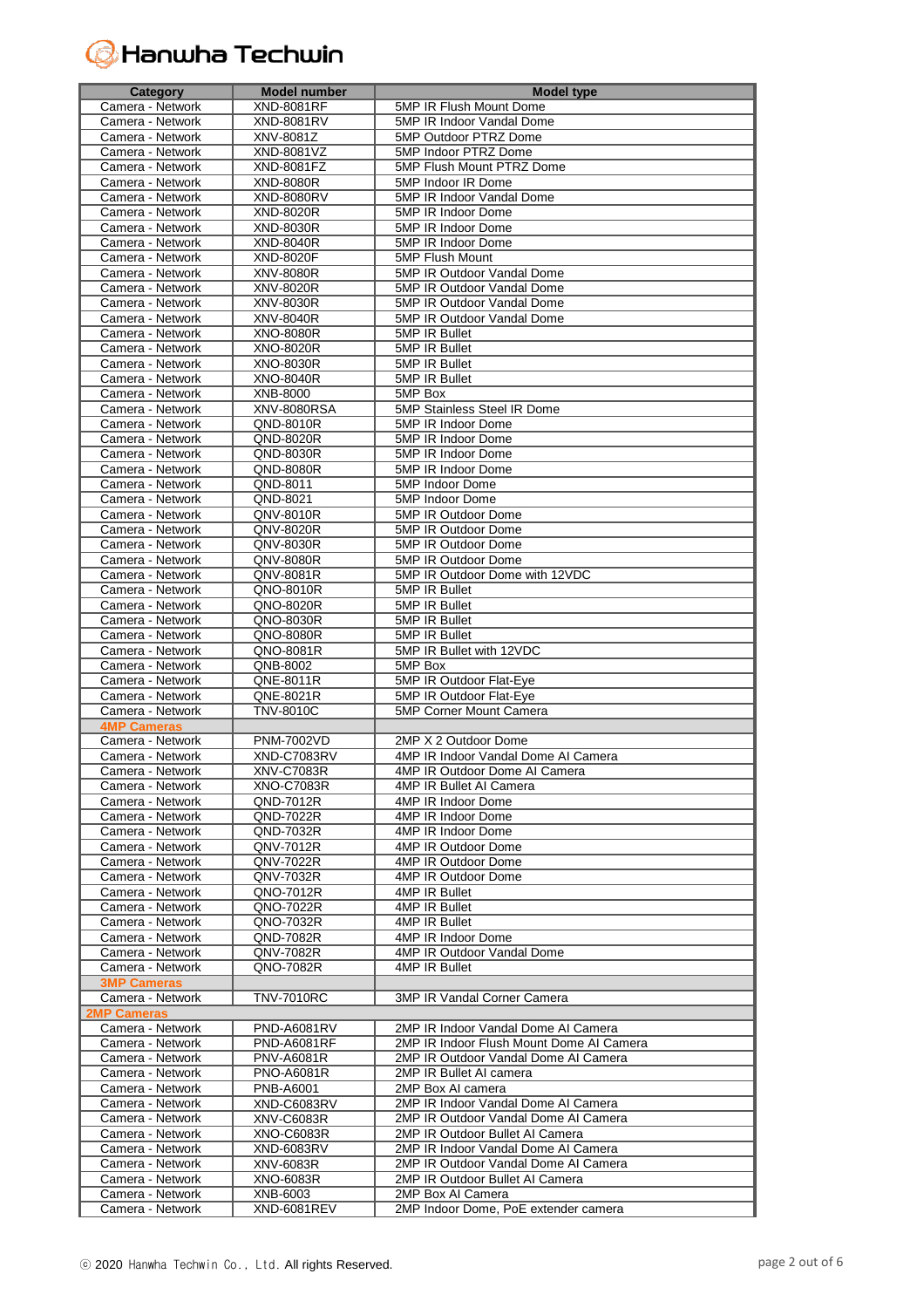# **G** Hanwha Techwin

| Category                             | <b>Model number</b>            | <b>Model type</b>                                |
|--------------------------------------|--------------------------------|--------------------------------------------------|
| Camera - Network                     | XNV-6081RE                     | 2MP Outdoor Dome, PoE extender camera            |
| Camera - Network                     | XND-6081RV                     | 2MP IR Indoor Vandal Dome                        |
| Camera - Network                     | <b>XND-6081RF</b>              | 2MP IR Flush Mount Dome                          |
| Camera - Network                     | XND-6081F                      | 2MP Flush Mount Dome                             |
| Camera - Network                     | <b>XND-6081V</b>               | 2MP Indoor Vandal Dome                           |
| Camera - Network                     | XND-6081VZ                     | 2MP Indoor PTRZ Dome                             |
| Camera - Network                     | <b>XND-6081FZ</b>              | 2MP Flush Mount PTRZ Dome                        |
| Camera - Network                     | XNV-6081R                      | 2MP IR Outdoor Dome                              |
| Camera - Network                     | XNV-6081                       | 2MP Outdoor Dome                                 |
| Camera - Network                     | XNV-6081Z                      | 2MP Outdoor PTRZ Dome                            |
| Camera - Network                     | XND-6085V                      | 2MP eXtraLUX Indoor PTRZ Dome                    |
| Camera - Network                     | XND-6085                       | 2MP eXtraLUX Indoor PTRZ Dome                    |
| Camera - Network                     | XNV-6085                       | 2MP eXtraLUX Outdoor PTRZ Dome                   |
| Camera - Network                     | XNO-6085R                      | 2MP eXtraLUX IR Bullet                           |
| Camera - Network                     | XNB-6005                       | 2MP eXtraLUX Box Camera                          |
| Camera - Network                     | XNV-6120R                      | 2MP 12X IR outdoor Dome                          |
| Camera - Network                     | <b>XNV-6120RS</b>              | 2MP 12X Stainless Steel IR outdoor Dome          |
| Camera - Network                     | XNV-6120                       | 2MP 12X Outdoor Dome                             |
| Camera - Network                     | XNO-6120R                      | 2MP 12X IR Bullet                                |
| Camera - Network                     | <b>XND-6080RV</b>              | 2MP IR Indoor Vandal Dome                        |
| Camera - Network                     | <b>XND-6080V</b>               | 2MP Indoor Vandal Dome                           |
| Camera - Network                     | XND-6080                       | 2MP Indoor Dome                                  |
| Camera - Network                     | XND-6010                       | 2MP Indoor Dome                                  |
| Camera - Network                     | <b>XND-6020R</b>               | 2MP IR Indoor Dome                               |
| Camera - Network                     | XNV-6080R                      | 2MP IR Outdoor Dome                              |
| Camera - Network                     | <b>XNV-6080RSA</b>             | 2MP Stainless Steel IR Dome                      |
| Camera - Network                     | XNV-6080                       | 2MP Outdoor Dome                                 |
| Camera - Network                     | XNV-6010                       | 2MP Outdoor Dome                                 |
| Camera - Network                     | XNV-6020R                      | 2MP IR Outdoor Dome                              |
| Camera - Network                     | <b>XNO-6080R</b>               | 2MP IR Bullet                                    |
| Camera - Network                     | $XNO-6010R$                    | 2MP IR Bullet                                    |
| Camera - Network                     | <b>XNO-6020R</b>               | 2MP IR Bullet                                    |
| Camera - Network                     | XND-6011F                      | 2MP Flush Mount                                  |
| Camera - Network                     | XNV-6011                       | 2MP Compact Vandal Dome                          |
| Camera - Network                     | XNV-6013M                      | 2MP Mobile Vandal Dome                           |
| Camera - Network                     | XNV-6012                       | 2MP Outdoor Dome                                 |
| Camera - Network                     | XNV-6012M                      | 2MP Mobile Vandal Dome                           |
| Camera - Network                     | XNV-6022R                      | 2MP IR Outdoor Dome                              |
| Camera - Network                     | XNV-6022RM                     | 2MP Mobile Vandal Dome                           |
| Camera - Network                     | XNB-6000                       | 2MP Box                                          |
| Camera - Network                     | XNZ-6320                       | 2MP 32x Zoom Box                                 |
| Camera - Network                     | XNZ-L6320                      | 2MP 32x Zoom Box                                 |
| Camera - Network                     | XNB-6001                       | 2MP Covert Camera Main Module                    |
| Camera - Network                     | <b>XND-L6080RV</b>             | 2MP IR Indoor Vandal Dome                        |
| Camera - Network                     | <b>XND-L6080V</b>              | 2MP Indoor Vandal Dome                           |
|                                      | XNV-L6080R                     | 2MP IR Outdoor Dome                              |
| Camera - Network<br>Camera - Network | XNV-L6080                      | 2MP Outdoor Dome                                 |
| Camera - Network                     | XNO-L6080R                     | 2MP IR Bullet                                    |
| Camera - Network                     | <b>XNP-6400RW</b>              | 2MP 40x IR Outdoor PTZ with Wiper                |
| Camera - Network                     | XNP-6400R                      | 2MP 40x IR Outdoor PTZ                           |
| Camera - Network                     | XNP-6400                       | 2MP 40x Outdoor PTZ                              |
| Camera - Network                     | <b>XNP-6550RH</b>              | 2MP 55x IR Outdoor PTZ                           |
| Camera - Network                     | XNP-6371RH                     | 2MP 37x IR Outdoor PTZ                           |
| Camera - Network                     |                                |                                                  |
| Camera - Network                     | XNP-6370RH<br>XNP-6320RH       | 2MP 37x IR Outdoor PTZ<br>2MP 32x IR Outdoor PTZ |
| Camera - Network                     | XNP-6320HS                     | 2MP 32x Stainless steel Outdoor PTZ              |
| Camera - Network                     | XNP-6320H                      | 2MP 32X Outdoor PTZ                              |
| Camera - Network                     | XNP-6320                       | 2MP 32X PTZ                                      |
|                                      |                                |                                                  |
| Camera - Network<br>Camera - Network | <b>XNP-6250RH</b><br>XNP-6120H | 2MP 25x IR Outdoor PTZ<br>2MP 12X Outdoor PTZ    |
|                                      |                                |                                                  |
| Camera - Network                     | XNP-6040H                      | 2MP 4.3X Outdoor PTZ                             |
| Camera - Network                     | QND-6082R                      | 2MP IR Indoor Dome                               |
| Camera - Network                     | QND-6072R                      | 2MP IR Indoor Dome                               |
| Camera - Network                     | QND-6012R                      | 2MP IR Indoor Dome                               |
| Camera - Network                     | QND-6022R                      | 2MP IR Indoor Dome                               |
| Camera - Network                     | QND-6032R                      | 2MP IR Indoor Dome                               |
| Camera - Network                     | QND-6011                       | 2MP Indoor Dome                                  |
| Camera - Network                     | QND-6021                       | 2MP Indoor Dome                                  |
| Camera - Network                     | QNV-6082R                      | 2MP IR Outdoor Dome                              |
| Camera - Network                     | QNV-6072R                      | 2MP IR Outdoor Dome                              |
| Camera - Network                     | QNV-6012R                      | 2MP IR Outdoor Dome                              |
| Camera - Network                     | QNV-6022R                      | 2MP IR Outdoor Dome                              |
| Camera - Network                     | QNV-6032R                      | 2MP IR Outdoor Dome                              |
| Camera - Network                     | QNV-6023R                      | 2MP IR Outdoor Vandal Dome                       |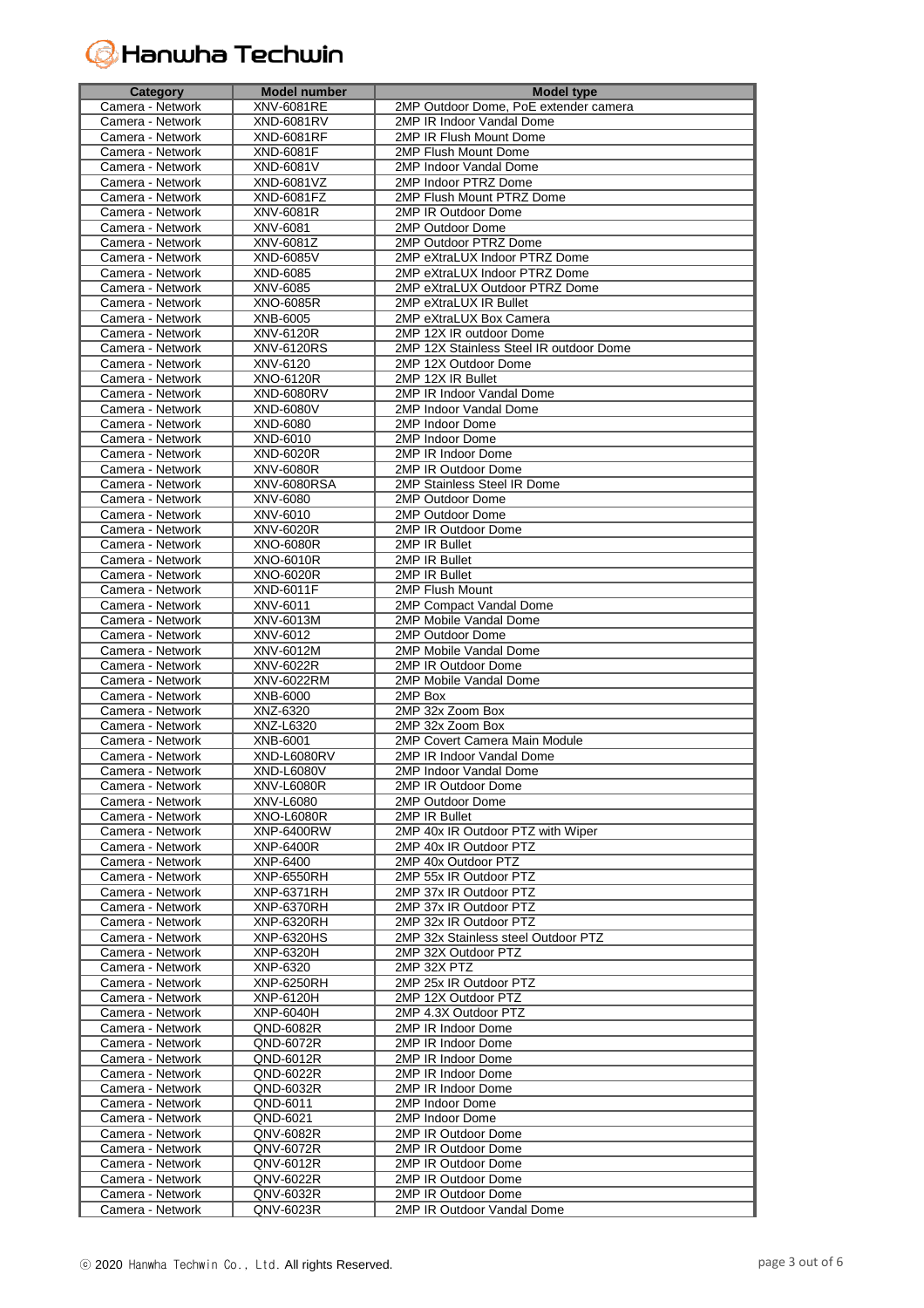# **G** Hanwha Techwin

| <b>Category</b>                                        | Model number                    | <b>Model type</b>                                        |
|--------------------------------------------------------|---------------------------------|----------------------------------------------------------|
| Camera - Network                                       | QNV-6024RM                      | 2MP IR Mobile Flat Camera                                |
| Camera - Network                                       | QNO-6082R                       | 2MP IR Bullet                                            |
| Camera - Network                                       | QNO-6072R                       | 2MP IR Bullet                                            |
| Camera - Network                                       | QNO-6012R                       | 2MP IR Bullet                                            |
| Camera - Network                                       | QNO-6022R                       | 2MP IR Bullet                                            |
| Camera - Network                                       | QNO-6032R                       | 2MP IR Bullet                                            |
| Camera - Network                                       | QNB-6002                        | 2MP Box Camera                                           |
| Camera - Network                                       | QNP-6230                        | 2MP 23x PTZ                                              |
| Camera - Network                                       | QNP-6230H                       | 2MP 23x Outdoor PTZ                                      |
|                                                        | <b>QNP-6230RH</b>               |                                                          |
| Camera - Network                                       |                                 | 2MP 23x IR Outdoor PTZ                                   |
| Camera - Network                                       | QNP-6320H                       | 2MP 32x Outdoor PTZ                                      |
| Camera - Network                                       | QNP-6320                        | 2MP 32x PTZ                                              |
| Camera - Network                                       | QNP-6320R                       | 2MP 32x IR PTZ                                           |
| Camera - Network                                       | QNP-6250H                       | 2MP 25x Outdoor PTZ                                      |
| Camera - Network                                       | QNP-6250                        | 2MP 25x PTZ                                              |
| Camera - Network                                       | QNP-6250R                       | 2MP 25x IR PTZ                                           |
| Camera - Network                                       | LND-6072R                       | 2MP IR Indoor Dome                                       |
| Camera - Network                                       | LND-6012R                       | 2MP IR Indoor Dome                                       |
| Camera - Network                                       | LND-6022R                       | 2MP IR Indoor Dome                                       |
| Camera - Network                                       | LND-6032R                       | 2MP IR Indoor Dome                                       |
| Camera - Network                                       | LNV-6072R                       | 2MP IR Outdoor Vandal Dome                               |
| Camera - Network                                       | LNV-6012R                       | 2MP IR Outdoor Vandal Dome                               |
| Camera - Network                                       | LNV-6022R                       | 2MP IR Outdoor Vandal Dome                               |
| Camera - Network                                       | LNV-6032R                       | 2MP IR Outdoor Vandal Dome                               |
| Camera - Network                                       | LNO-6072R                       | 2MP IR Bullet                                            |
| Camera - Network                                       | LNO-6012R                       | 2MP IR Bullet                                            |
| Camera - Network                                       | LNO-6022R                       | 2MP IR Bullet                                            |
| Camera - Network                                       | LNO-6032R                       | 2MP IR Bullet                                            |
| Camera - Network                                       | <b>SNV-6085R</b>                | 2MP IR Outdoor Dome                                      |
| Camera - Network                                       | SNO-6095RH                      | 2MP IR Bullet                                            |
|                                                        |                                 | 2MP Box                                                  |
| Camera - Network                                       | SNB-6004                        |                                                          |
| Camera - Network                                       | <b>SND-L6083R</b>               | 2MP IR Indoor Dome                                       |
| Camera - Network                                       | SND-L6013R                      | 2MP IR Indoor Dome                                       |
| Camera - Network                                       | SND-L6013                       | 2MP Indoor Dome                                          |
| Camera - Network                                       | SND-L6012                       | 2MP Indoor Dome                                          |
| Camera - Network                                       | <b>SNV-L6083R</b>               | 2MP IR Outdoor Dome                                      |
| Camera - Network                                       | SNV-L6014RBM                    | 2MP IR Outdoor Dome                                      |
| Camera - Network                                       | SNV-L6014RM                     | 2MP IR Outdoor Dome                                      |
| Camera - Network                                       | <b>SNV-L6013R</b>               | 2MP IR Outdoor Dome                                      |
| Camera - Network                                       | <b>SNO-L6083R</b>               | 2MP IR Bullet                                            |
| Camera - Network                                       | SNO-L6013R                      | 2MP IR Bullet                                            |
| Camera - Network                                       | <b>SND-L5083R</b>               | 1.3MP IR Indoor Dome                                     |
| Camera - Network                                       | SND-L5013                       | 1.3MP Indoor Dome                                        |
| Camera - Network                                       | <b>SNV-L5083R</b>               | 1.3MP IR Outdoor Dome                                    |
| Camera - Network                                       | SNO-L5083R                      | 1.3MP IR Bullet                                          |
| Camera - Network                                       | SNP-L6233RH                     | 2MP 23x IR Outdoor PTZ                                   |
| Camera - Network                                       | SNP-L6233H                      | 2MP 23x Outdoor PTZ                                      |
| Camera - Network                                       | SNP-L6233                       | 2MP 23x PTZ                                              |
| Camera - Network                                       | <b>SNP-L5233H</b>               | 2MP 52x Outdoor PTZ                                      |
| Camera - Network                                       | SNP-L5233                       | 2MP 52x PTZ                                              |
| Camera - Network                                       | SNP-6320H                       | 2MP 32x Outdoor PTZ                                      |
| Camera - Network                                       | <b>TNB-6030</b>                 | <b>PVM Camera</b>                                        |
| Camera - Network                                       | <b>TNO-6010M</b>                | Front Facing Mobile Camera                               |
| Camera - Network                                       | <b>TID-600R</b>                 | Network Intercom                                         |
| <b>Thermal / Positioning / Explosion-proof Cameras</b> |                                 |                                                          |
| Camera - Network                                       | <b>TNO-4030T</b>                | <b>VGA Thermal Bullet</b>                                |
| Camera - Network                                       | <b>TNO-4041T</b>                | VGA Thermal Camera for PT Unit                           |
| Camera - Network                                       | <b>TNO-4040T</b>                | <b>VGA Thermal Bullet</b>                                |
| Camera - Network                                       | <b>TNO-4051T</b>                | VGA Thermal Camera for PT Unit                           |
| Camera - Network                                       | <b>TNO-4050T</b>                | <b>VGA Thermal Bullet</b>                                |
| Camera - Network                                       | <b>TNU-4041T</b>                | <b>VGA Thermal Positioning</b>                           |
| Camera - Network                                       | TNU-4051T                       | <b>VGA Thermal Positioning</b>                           |
| Camera - Network                                       | <b>TNO-4030TR</b>               | <b>VGA Radiometric Bullet</b>                            |
| Camera - Network                                       | TNO-4040TR                      | <b>VGA Radiometric Bullet</b>                            |
| Camera - Network                                       | <b>TNO-4041TR</b>               | VGA Radiometric Camera for PT Unit                       |
| Camera - Network                                       | <b>TNO-3010T</b>                | <b>QVGA Thermal Bullet</b>                               |
|                                                        | <b>TNO-3020T</b>                |                                                          |
| Camera - Network<br>Camera - Network                   | <b>TNO-3030T</b>                | QVGA Thermal Bullet                                      |
| Camera - Network                                       | <b>TNO-3040T</b>                | QVGA Thermal Bullet                                      |
| Camera - Network                                       |                                 | <b>QVGA Thermal Bullet</b><br><b>QVGA Thermal Bullet</b> |
| Camera - Network                                       | TNO-3050T<br><b>TNM-3620TDY</b> | QVGA Thermal + 2MP Visible (Body Temperature Detection)  |
|                                                        |                                 |                                                          |
| Camera - Network                                       | <b>TNU-6321</b>                 | 2MP 32x Positioning Camera                               |
| Camera - Network                                       | TNU-6320                        | Positioning                                              |
| Camera - Network                                       | <b>TNO-6321E</b>                | 2MP 32x Explosion-proof Camera                           |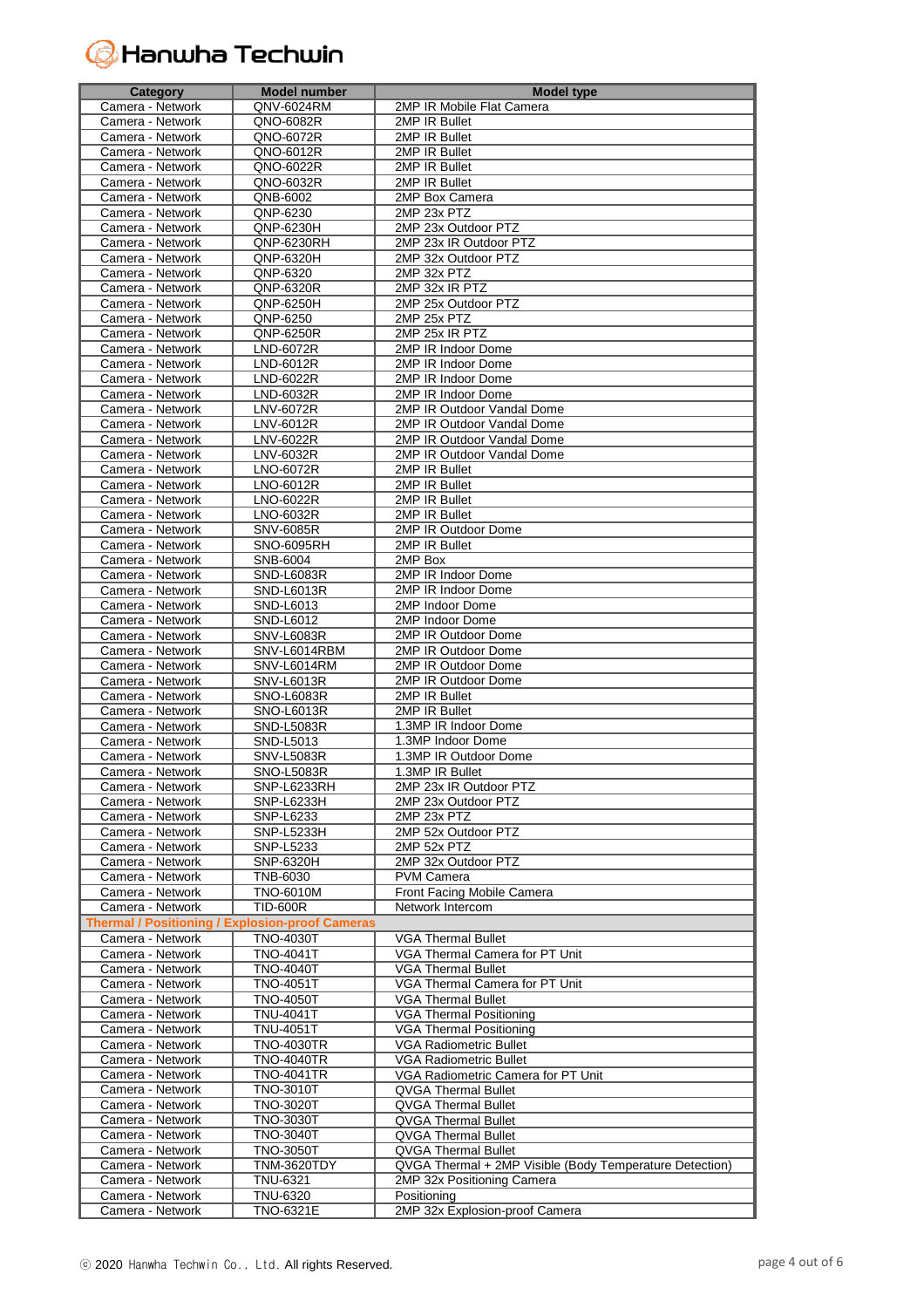#### **H**anwha Techwin  $(\epsilon$

| Category                                         | <b>Model number</b> | <b>Model type</b>                   |
|--------------------------------------------------|---------------------|-------------------------------------|
| Camera - Network                                 | <b>TNO-6320E</b>    | <b>Explosion-proof Camera</b>       |
| Camera - Network                                 | <b>TNU-6320E</b>    | Explosion-proof Camera              |
| Camera - Network                                 | TNU-6322E           | <b>Explosion-proof Camera</b>       |
| Camera - Network                                 |                     |                                     |
|                                                  | <b>TNO-6322ER</b>   | Explosion-proof Camera              |
| Camera - Network                                 | <b>TNU-6322ER</b>   | Explosion-proof Camera              |
| <b>Network Switches and Transmission Devices</b> |                     |                                     |
| Transmission-Fiber                               | SBP-300HF           | Fiber Optic for PTZ                 |
| Transmission-Fiber                               | SBP-301HF           | Fiber Optic for PTZ                 |
| Transmission-Fiber                               | SBP-302HF           | Fiber Optic for PTZ                 |
| Transmission-Fiber                               | SBP-303HF           | Fiber Optic for PTZ                 |
| <b>Analog High Definition Cameras</b>            |                     |                                     |
|                                                  |                     |                                     |
| Camera - Analog HD                               | <b>HCF-8010V</b>    | 5MP Analog HD Fisheye Camera        |
| Camera - Analog HD                               | <b>HCO-7010R</b>    | 4MP Wisenet HD+ Bullet Camera       |
| Camera - Analog HD                               | <b>HCD-7070R</b>    | 4MP Wisenet HD+ Indoor Dome Camera  |
| Camera - Analog HD                               | <b>HCD-7030R</b>    | 4MP Wisenet HD+ Indoor Dome Camera  |
| Camera - Analog HD                               | <b>HCB-7000A</b>    | 4MP Wisenet HD+ Box Camera          |
| Camera - Analog HD                               | <b>HCO-7070RA</b>   | 4MP Wisenet HD+ Bullet Camera       |
| Camera - Analog HD                               | <b>HCO-7010RA</b>   | 4MP Wisenet HD+ Bullet Camera       |
| Camera - Analog HD                               | <b>HCO-7020RA</b>   | 4MP Wisenet HD+ Bullet Camera       |
|                                                  |                     | 4MP Wisenet HD+ Bullet Camera       |
| Camera - Analog HD                               | <b>HCO-7030RA</b>   |                                     |
| Camera - Analog HD                               | <b>HCV-7070RA</b>   | 4MP Wisenet HD+ Outdoor Dome Camera |
| Camera - Analog HD                               | <b>HCV-7010RA</b>   | 4MP Wisenet HD+ Outdoor Dome Camera |
| Camera - Analog HD                               | <b>HCV-7020RA</b>   | 4MP Wisenet HD+ Outdoor Dome Camera |
| Camera - Analog HD                               | <b>HCV-7030RA</b>   | 4MP Wisenet HD+ Outdoor Dome Camera |
| Camera - Analog HD                               | <b>HCD-7070RA</b>   | 4MP Wisenet HD+ Indoor Dome Camera  |
| Camera - Analog HD                               | <b>HCD-7010RA</b>   | 4MP Wisenet HD+ Indoor Dome Camera  |
| Camera - Analog HD                               | <b>HCD-7020RA</b>   | 4MP Wisenet HD+ Indoor Dome Camera  |
| Camera - Analog HD                               | <b>HCD-7030RA</b>   | 4MP Wisenet HD+ Indoor Dome Camera  |
|                                                  |                     |                                     |
| Camera - Analog HD                               | HCZ-6320            | 2MP Wisenet HD+ Zoom Box            |
| Camera - Analog HD                               | <b>HCB-6000</b>     | 2MP Analog HD Box                   |
| Camera - Analog HD                               | <b>HCB-6001</b>     | 2MP Analog HD Box                   |
| Camera - Analog HD                               | <b>HCD-6070R</b>    | 2MP Analog HD IR Indoor Dome        |
| Camera - Analog HD                               | <b>HCD-6080R</b>    | 2MP Analog HD IR Indoor Dome        |
| Camera - Analog HD                               | HCD-6010            | 2MP Wisenet HD+ Indoor Dome Camera  |
| Camera - Analog HD                               | <b>HCD-6020R</b>    | 2MP Wisenet HD+ Indoor Dome Camera  |
| Camera - Analog HD                               | <b>HCV-6070R</b>    | 2MP Analog HD IR Outdoor Dome       |
|                                                  |                     |                                     |
| Camera - Analog HD                               | <b>HCV-6080R</b>    | 2MP Analog HD IR Outdoor Dome       |
| Camera - Analog HD                               | <b>HCO-6070R</b>    | 2MP Analog HD IR Bullet             |
| Camera - Analog HD                               | <b>HCO-6020R</b>    | 2MP Wisenet HD+ Bullet Camera       |
| Camera - Analog HD                               | <b>HCO-6080R</b>    | 2MP Analog HD IR Bullet             |
| Camera - Analog HD                               | <b>HCP-6320A</b>    | AHD PTZ                             |
| Camera - Analog HD                               | <b>HCP-6320HA</b>   | AHD PTZ                             |
| Camera - Analog HD                               | SCO-6085R           | <b>AHD IR Bullet</b>                |
| Camera - Analog HD                               | SCO-6083R           | <b>AHD IR Bullet</b>                |
| Camera - Analog HD                               | <b>SCV-6083R</b>    | <b>AHD IR Vandal Dome</b>           |
|                                                  |                     |                                     |
| Camera - Analog HD                               | <b>SCD-6083R</b>    | AHD IR Dome                         |
| Camera - Analog HD                               | SCB-6003            | AHD Box                             |
| Camera - Analog HD                               | SCO-6023R           | <b>AHD IR Bullet</b>                |
| Camera - Analog HD                               | SCD-6023R           | AHD IR Dome                         |
| Camera - Analog HD                               | SCD-6013            | <b>AHD Dome</b>                     |
| Camera - Analog HD                               | <b>HCM-9020VQ</b>   | AHD Multi-sensor camera             |
| <b>NVR</b>                                       |                     |                                     |
| Recorder - Network                               | PRN-6400DB4         | 64ch AI NVR with Dual SMPS          |
| Recorder - Network                               | PRN-6400B4          | 64ch AI NVR                         |
|                                                  |                     |                                     |
| Recorder - Network                               | PRN-3200B4          | 32ch AI NVR                         |
| Recorder - Network                               | XRN-6410RB2         | 64ch NVR                            |
| Recorder - Network                               | XRN-6410B2          | 64ch NVR                            |
| Recorder - Network                               | XRN-3210RB2         | 32ch NVR                            |
| Recorder - Network                               | XRN-3210B2          | 32ch NVR                            |
| Recorder - Network                               | XRN-6410DB4         | 64ch NVR with Dual SMPS             |
| Recorder - Network                               | XRN-6410B4          | 64ch NVR                            |
| Recorder - Network                               | XRN-3210B4          | 32ch NVR                            |
| Recorder - Network                               | XRN-1620B2          | 16ch NVR                            |
|                                                  |                     |                                     |
| Recorder - Network                               | XRN-1620SB1         | 16ch PoE NVR                        |
| Recorder - Network                               | <b>XRN-820S</b>     | 8ch PoE NVR                         |
| Recorder - Network                               | <b>XRN-420S</b>     | 4ch PoE NVR                         |
| Recorder - Network                               | QRN-430S            | 4ch PoE NVR                         |
| <b>SSM Appliance</b>                             |                     |                                     |
| <b>SSM Appliance</b>                             | PRP-5000H16         | 128ch SSM recording server          |
| <b>SSM Appliance</b>                             | PRP-4000H8          | 72ch SSM recording server           |
| <b>SSM Appliance</b>                             | PRP-3000H8          | 36ch SSM recording server           |
|                                                  |                     |                                     |
| <b>SSM Appliance</b>                             | XRP-1600H4          | 16ch SSM recording server           |
| <b>SSM Appliance</b>                             | XRP-4310DB4         | 128ch SSM recording server          |
| <b>SSM Appliance</b>                             | XRP-4210B4          | 72ch SSM recording server           |